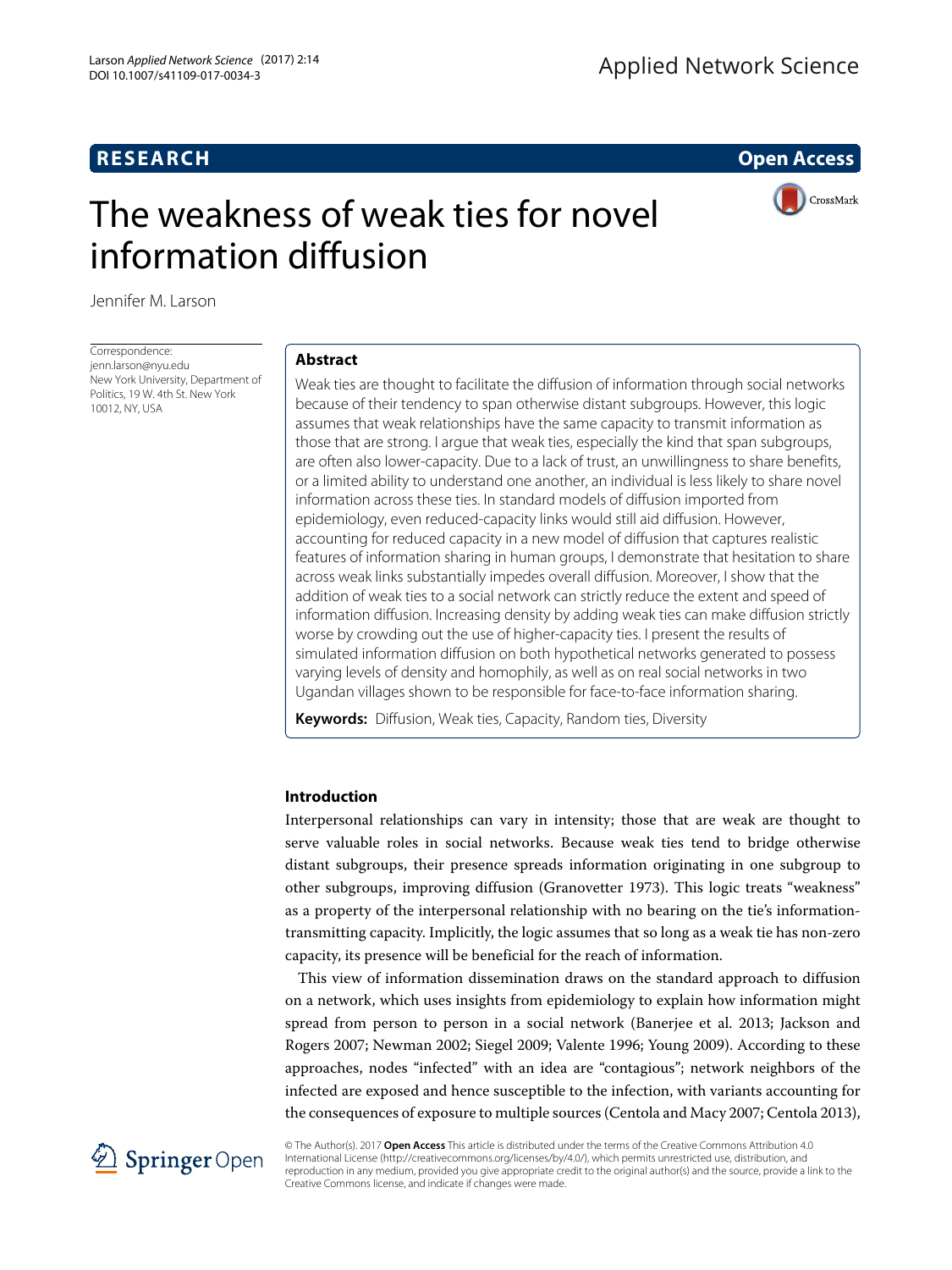variation in motivation (Granovetter [1978;](#page-13-5) Chwe [2000\)](#page-13-6), the cumulative effect of repeated exposures (Dodds and Watts [2004,](#page-13-7) [2005\)](#page-13-8), and homophily with respect to susceptibility (Chiang [2007\)](#page-13-9).

While the epidemiological approach has offered valuable insights, ties in a social network function quite differently for the spread of information than ties in a contact network function for the spread of a disease. In the case of a contact network, a tie by definition makes an alter susceptible to the disease of the ego. In the case of a social network, a tie does not *by definition* spread information to an alter. A tie indicates a social relationship. Whether or not this social relationship results in an ego passing information to an alter depends on a variety of factors: whether the two happen to encounter each other while the information is salient, whether they are together for long enough for the information to come up, whether the ego thinks the information is relevant to the alter, whether the ego is willing to share with the particular alter, and so on. Moreover, these factors are likely correlated with the strength of the social relationship between the ego and the alter.

Considering the type of information that is often the subject of diffusion studies, an ego may have good reason to prefer to share it with stronger social ties and not weaker ones. In the case of collective action, the information may be a person's dissatisfaction with a regime or her willingness to participate in a protest (Chwe [2000;](#page-13-6) Centola [2013\)](#page-13-4). Given the sensitivity of this information, especially in oppressive regimes, a person may only be willing to pass it to her most trusted social ties. In the case of technology adoption, especially in the developing world, relevant information may be news of a development organization offering startup loans or handing out new technology like fertilizer. A person may judge the opportunity to be finite or selectively beneficial and prefer to share information of it with only her intimate social ties: kin or members of her salient in-group like her tribe (Larson and Lewis [2017\)](#page-13-10). Crucially, in social networks, a person can choose whether to share information or whether to withhold it on a tie-by-tie basis.

In this conceptualization of information diffusion, a person in a social network will only spread information to a particular network neighbor if she (1) is presented with an opportunity to do so, and (2) is willing to share the information with that neighbor.

I account for these two features in a model in which a person has a finite number of opportunities to spread information to network neighbors. Individuals in the network have a type, which could represent ethnicity, tribe, political party, or salient social division. Ties between individuals of the same type are assumed to be strong, and ties connecting individuals with different types are assumed to be weak. Given an opportunity, a person always shares information with a same-type neighbor (strong tie) but occasionally withholds information from a different-type neighbor (weak tie).

I begin by demonstrating that the greater the hesitation to share with a weak tie, the greater is the reduction in diffusion. This result is straightforward, and leaves open the possibility that weak ties are at least better than nothing. I further show that in some cases, the presence of weak ties is strictly worse than having no ties at all in their place. The intuition is that, given a limited number of encounters, since weak ties transmit information at a lower rate than strong ties, the presence of weak ties can crowd out the use of stronger ties that are more conducive to diffusion.

I demonstrate these results by simulating diffusion on both hypothetical networks generated to possess properties of interest, as well as on two real social networks measured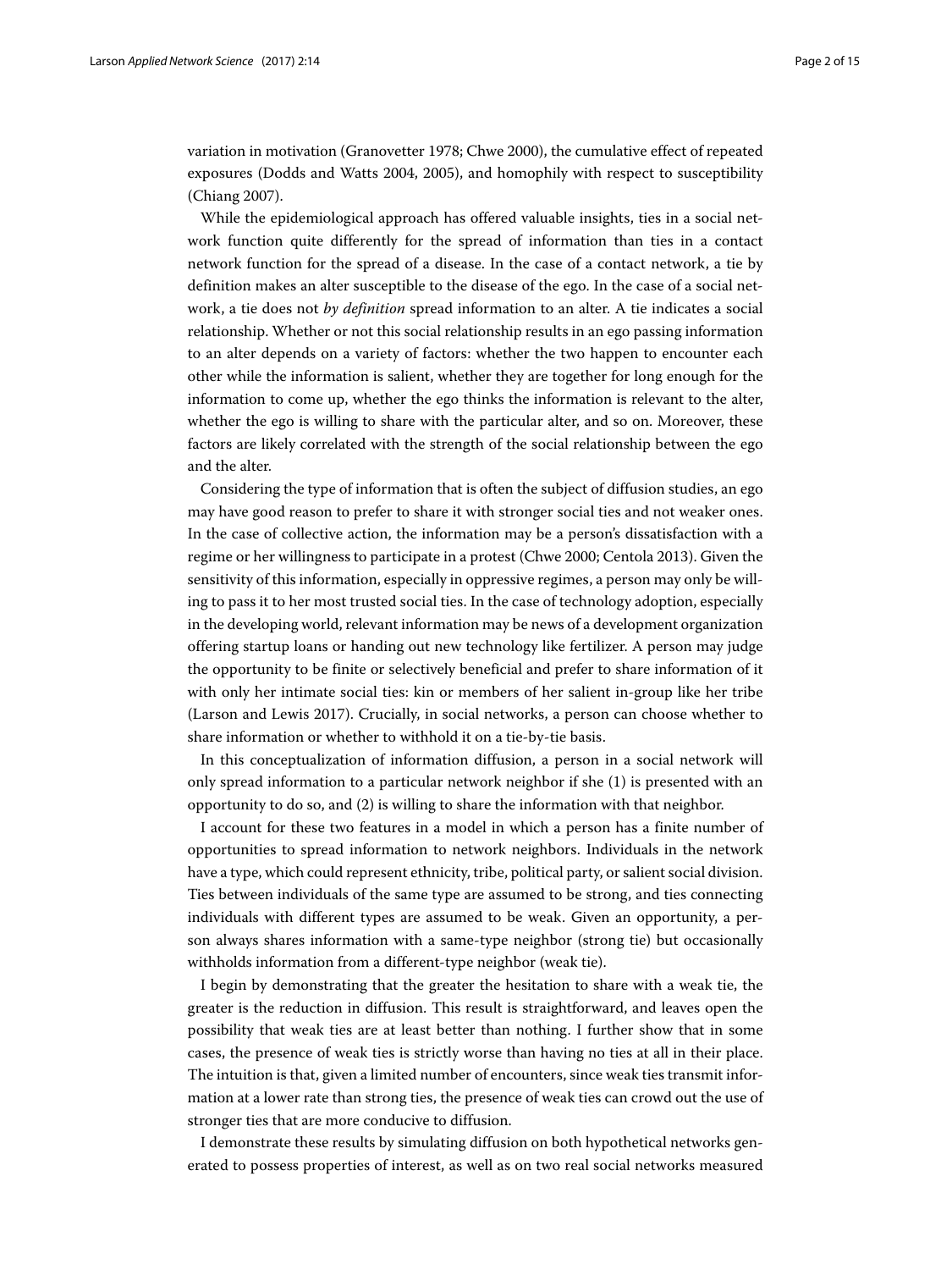among Ugandan villagers (from Larson and Lewis [2017\)](#page-13-10). These networks were shown to be sets of interpersonal relationships that can serve to pass information in in-person exchanges.

An implication of the present approach is that not all ties that could be added to a network are beneficial for information diffusion. Although the virtue of rewiring or adding random ties has been widely demonstrated (Newman [2000;](#page-14-4) Kleinberg [2002;](#page-13-11) Valente and Davis [1999;](#page-14-5) Pastor-Satorras and Vespignani [2001;](#page-14-6) Newman [2002;](#page-14-0) López-Pintado [2008\)](#page-14-7), this article demonstrates that the presumption of full-capacity ties and perfect opportunity to transmit which underlies earlier approaches is necessary for random ties to be beneficial. By accounting for limited opportunities and varying capacity, the findings here help qualify these results. The findings presented here are consistent with those revealing that network modularity can improve information dissemination via social reinforcement (Centola [2010;](#page-13-12) Nematzadeh et al. [2014\)](#page-14-8). The results here suggest that modularity is helpful for another reason: insofar as modularity is indicative of strong ties within the communities and weak ties across them, the presence of too many weak ties spanning communities can inhibit information spread *within* the communities as well.

#### **An opportunity model of information diffusion**

Consider a social network *g* with a finite number of nodes. Suppose every node *i* has one of *n* types  $\tau_i \in \{\tau^1, \ldots, \tau^n\}$ . A type is a descriptive feature of a node and is used to separate an in-group from out-groups, like membership in a certain tribe, political party, or salient social circle. Call a network *homogeneous* if *n* = 1; that is, if all nodes have the same type. A network is *heterogeneous* if *n* > 1.

A link, or "tie", between nodes *i* and *j* in network *g* has a capacity  $p_{ii} = p_{ii} \in [0, 1]$  such that when  $i$  ( $j$ ) has information and encounters  $j$  ( $i$ ),  $j$  ( $i$ ) receives the information with probability *pij*.

Let the capacity of a link be a function of the types of the nodes it connects. Specifically, let  $p_{ij} > p_{kl}$  when  $\tau_i = \tau_j$  and  $\tau_k \neq \tau_l$ . Links have higher capacity when they connect nodes of the same type. This could be because a person trusts someone, is more interested in the wellbeing of someone, or is better able to communicate with someone when the two share a type. Call links between nodes of the same type "strong" and links between nodes of different types "weak".

Now consider a simple model of information diffusion over time in which individuals may pass along new information to some network neighbors when presented with the opportunity. Call *i*'s neighbors in *g Ni*(*g*). For simplicity, assume that all strong links have capacity *pstrong* and all weak links have capacity *pweak*. The diffusion process proceeds as follows:

- **t=0** One node *i* is randomly selected and endowed with information.
- **t** = 1 Seed *i* randomly encounters *x* of her network neighbors,  $N_i(g)$ . In each encounter, she passes information to the neighbor with probability *pstrong* if she and the neighbor are both the same type, and probability  $p_{weak} < p_{strong}$  if they are different types.
- $t = 2$  All *j* who learned information in  $t = 1$  randomly encounter *x* of their neighbors,  $N_i(g)$ , passing information with probabilities  $p_{strong}$  and  $p_{weak}$ .
- **...** Repeats for all who learned information in the previous period until the information has reached everyone in the network or the spread halts.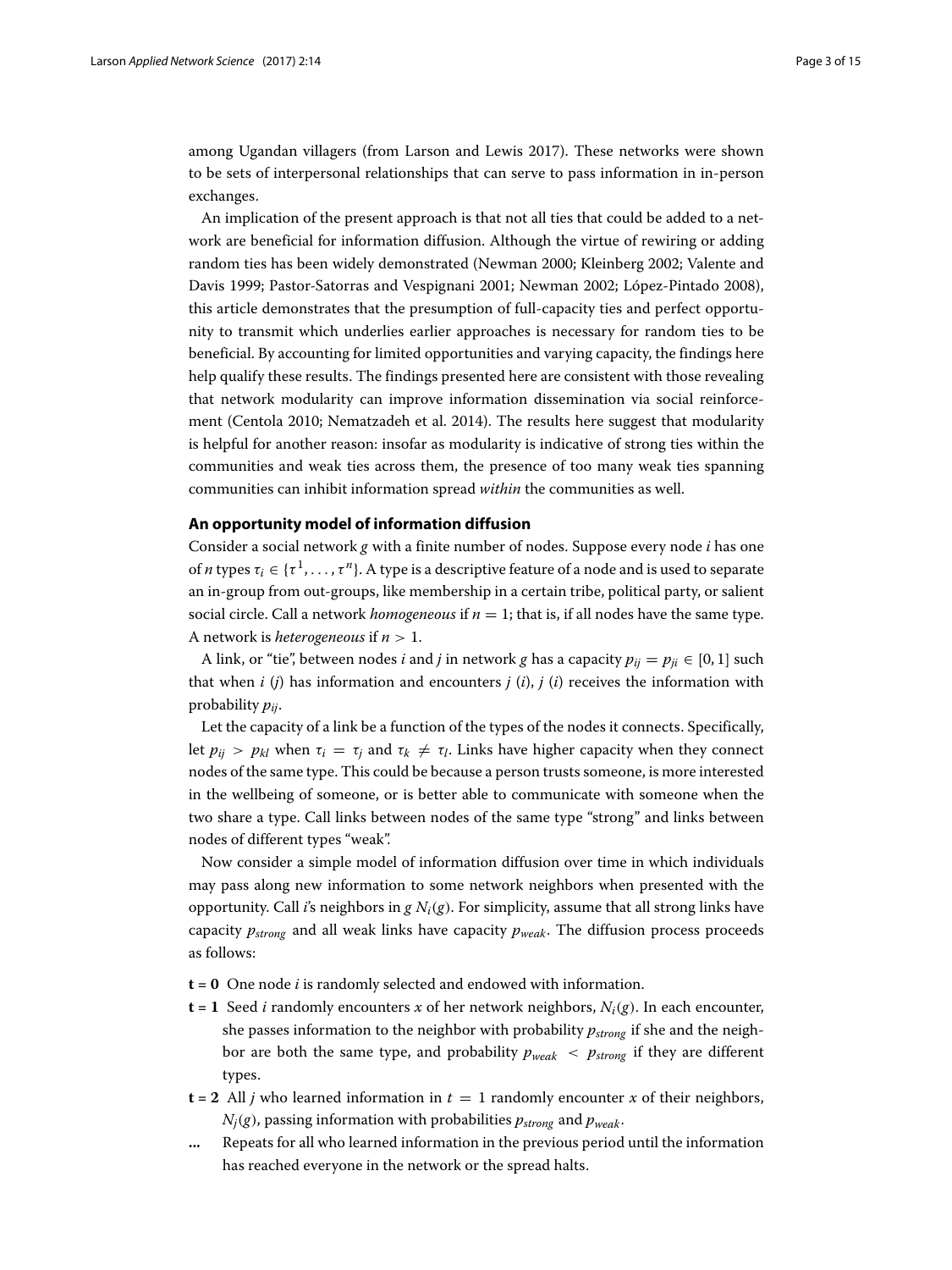In the model, an individual's willingness to share information depends on the strength of a tie: she is more willing to share information along a strong tie (i.e. with same-type nodes) than along a weak tie (i.e. with different-type nodes). Her opportunity to share is determined by x. That x is fixed and not set to  $\#N_i(g)$  captures the realistic feature that although people may have many people whom they consider social contacts, and with whom they might share information if they had the chance, time is finite and so opportunities may be limited. Links in a social network do not guarantee the opportunity to spread information along them at any one point in time.<sup>1</sup>

These features differentiate this model from existing ones. Standard approaches to modeling diffusion on a network can be grouped into two main categories: threshold models (Granovetter [1978;](#page-13-5) Schelling [1978\)](#page-14-9) (and variants (Berger [2001;](#page-13-13) Macy [1991;](#page-14-10) Macy and Willer [2002;](#page-14-11) Morris [2000;](#page-14-12) Valente [1996;](#page-14-2) Watts [2002;](#page-14-13) Young [2006\)](#page-14-14)) and cascade models (Goldenberg et al. [2001a,](#page-13-14)[b\)](#page-13-15) (and variants (Carnes et al. [2007;](#page-13-16) Bharathi et al. [2007;](#page-13-17) Kempe et al. [2003;](#page-13-18) Kostka et al. [2008\)](#page-13-19)). In the basic threshold model, each node has an exogenously-determined threshold which indicates the (possibly-weighted) proportion of her neighbors which must have heard the information in order for her to hear it too. The diffusion process typically unfolds by a few nodes selected at random to first receive the news, then in each subsequent period, all nodes whose thresholds are met become informed too.

In the basic independent cascade model, each node who recently learned information has a single chance to inform each neighbor, which succeeds with some exogenouslydetermined probability. These models proceed by endowing one or a few randomly chosen nodes with information, who inform each of their neighbors independently according to the exogenous success probabilities; those who receive information then inform each of their neighbors independently according to the success probabilities, and so on. Variants have largely focused on the dynamics of competing cascades, capturing the relative success of different rumors simultaneously spreading (Bharathi et al. [2007;](#page-13-17) Kostka et al. [2008\)](#page-13-19).

The present approach is most similar to an independent cascade model, modified in two ways. First, here nodes have an exogenously given type, and the probability of successful transmission is a function of whether the types of the linked nodes match. Doing so builds a natural difference between weak and strong ties into the independent cascade model. Second, here nodes only have the chance to influence a possibly strict subset of their neighbors. The maximum number of neighbors that each node will encounter and possibly inform is an exogenous parameter, and captures the notion that a tie in a social network does not guarantee an opportunity to pass information to the tied node for any single piece of information.

#### **The downside to weak ties**

I begin by demonstrating that the reduced capacity of weak ties inhibits diffusion throughout a community. To demonstrate the point, I simulate the spread of information via the process described above on two real social networks measured in rural Ugandan villages (from Larson and Lewis [2017\)](#page-13-10). Nodes are villagers, links are measured social ties among the villagers, and node type is the villager's ethnic group. In one of the two villages, Abalang, 94% of the 216 nodes belong to the same ethnic group, and 93% of the 660 links present in the network are between co-ethnics. In the other, Mugana, the largest ethnic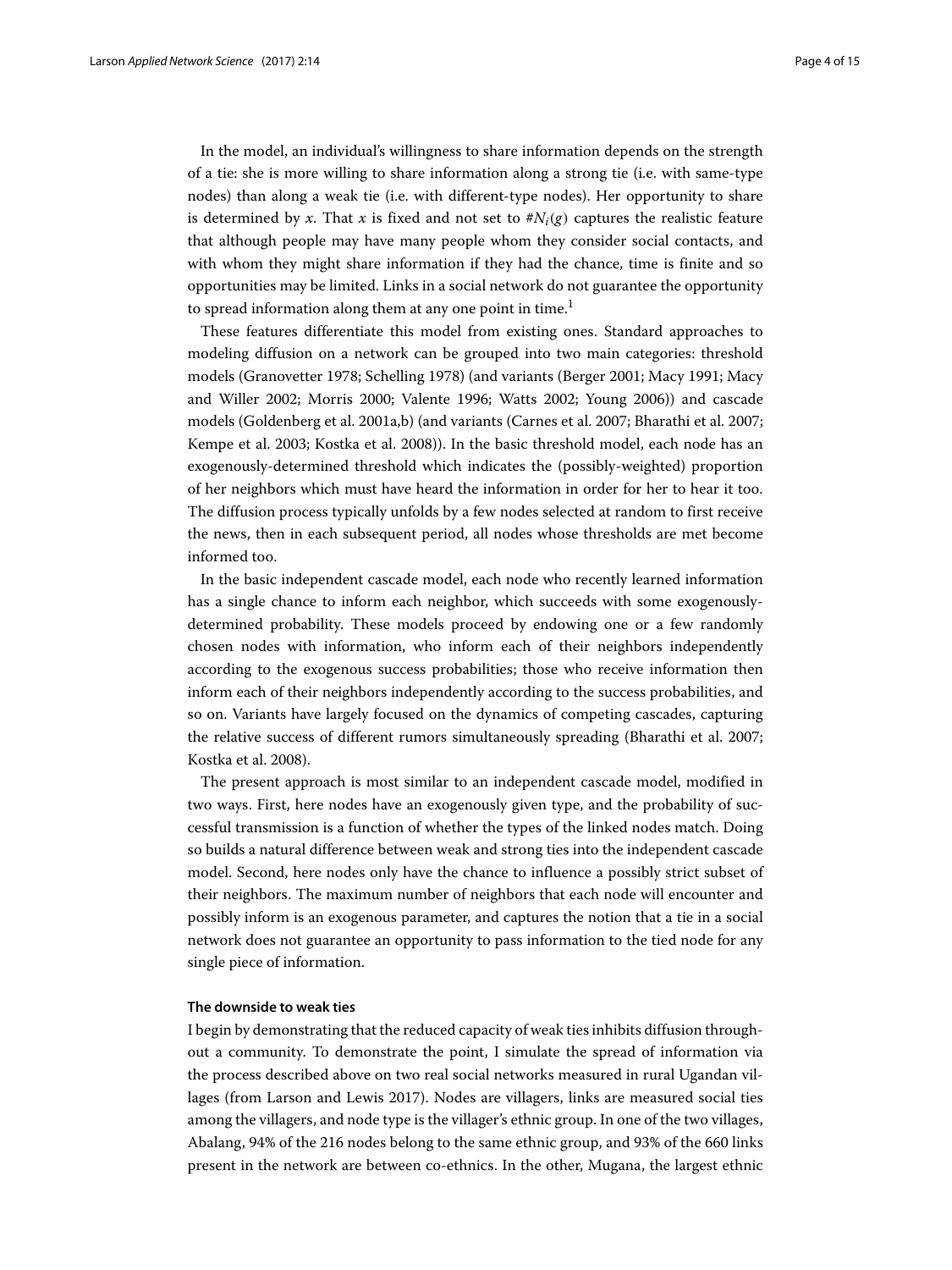group comprises only 62% of the 234 nodes, and 61% of the 965 links present in the network are among co-ethnics. Taking links between non-coethnics to be weak ties, 6% of ties in Abalang are weak, compared to 39% in Mugana.

Figure [1](#page-4-0) shows the results of the simulated information spread. Each plot displays the proportion of the network that has not yet received the information by each timestep for different values of  $p_{weak}$ . As the capacity of weak ties decreases, the likelihood that a node withholds information from her other-type neighbors increases, and this recurrence throughout the network dramatically slows the spread of information in the network with many weak ties. In the extreme case where nodes never share with different-type nodes, almost 80% of Mugana's network is still uninformed by the 14th timestep, when, if these ties had the same capacity as strong ties, approximately no one would be uninformed. Even when the capacity of weak ties is non-zero, the rate of diffusion is substantially reduced in Mugana. While naturally, since Abalang has few weak ties, reducing their capacity does little to slow information diffusion there, in Mugana where weak ties are prevalent, even small reductions in capacity have large consequences for the reach of information.

The lower the capacity of weak ties, the worse information diffusion would be in networks with many weak ties. While this does suggest that accounting for tie capacity may be important for correctly predicting the rate and extent of information spread, it could still be case that the presence of weak ties is better than their absence. In the next section, I explore the consequences of adding new ties to networks, and show that there are plausible conditions under which the addition of a weak tie makes information diffusion strictly slower.

## <span id="page-4-1"></span>**Consequences of added links**

The information diffusion process stipulated above has implications for links that are added to a network, which can affect overall diffusion. First, consider the consequences

<span id="page-4-0"></span>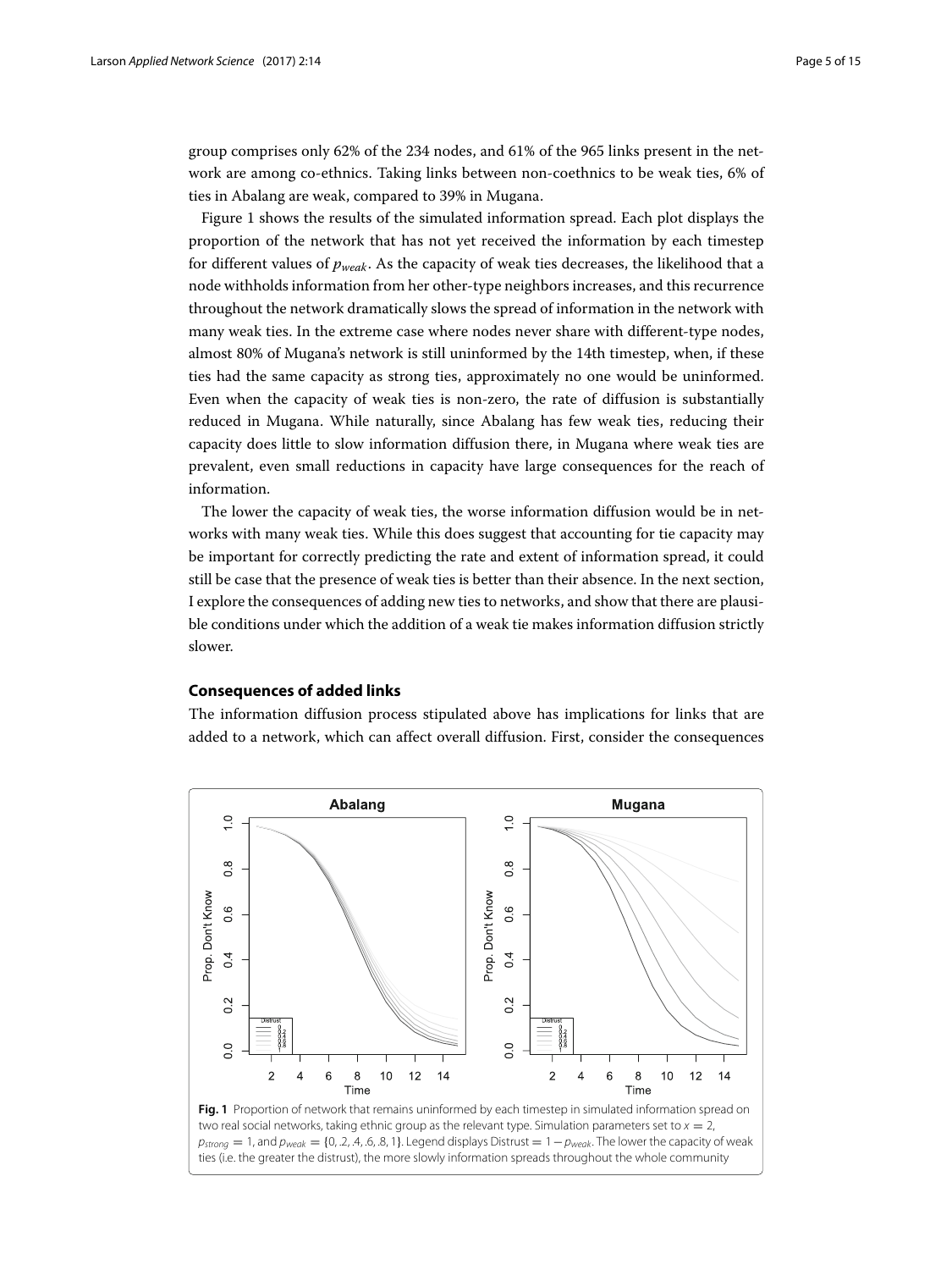of a link randomly added to a network. Existing work consistently finds that randomly added or rewired ties improve information diffusion in homogeneous networks because random ties allow information to "jump" to distant network locations (Newman [2000;](#page-14-4) Kleinberg [2002\)](#page-13-11). However, the diffusion process specified above introduces a second, potentially-competing effect in heterogeneous networks (and hence networks that may contain weak ties). Randomly added ties can change the composition of nodes' neighborhoods. If neighborhoods are comprised of more ties to other-type nodes after the addition of ties, the expected number of neighbors who receive the information declines.

**Dual effects of random ties in heterogeneous networks** In networks comprised of nodes of varying types, the addition of a random tie can have two effects.

**Jump effect:** random ties allow information to jump across distant network locations, improving information dissemination. **Composition effect:** random ties change the composition of a node's neighborhood, potentially impeding information dissemination.

In a heterogeneous network, which effect dominates– the jump effect which improves dissemination or the composition effect which hinders dissemination– depends on the relationship between homophily and the distribution of types in the network.

Node *i*'s network neighborhood  $N_i(g)$  can be decomposed into  $N_i^{same}(g)$ , the subset of his network neighbors that are the same type as *i*, and  $N_i^{dif}(g)$ , the subset that are different. The expected number of nodes who receive information from *i* can then be written

<span id="page-5-0"></span>
$$
\frac{x}{\#N_i(g)}\left(\#N_i^{same}(g)p_{strong} + \#N_i^{dif}(g)p_{weak}\right),\tag{1}
$$

where # indicates the cardinality of a set.

The consequences of an additional tie added at random will depend on the proportion of the nodes in  $g$  that are the same type as  $i.$  Call  $q^{\tau^k}$  the proportion of nodes in  $g$  that are type  $\tau^k$ . For simplicity, from any node *i*'s perspective, call  $q_i^{same}$  the proportion of nodes of *i*'s type in *g*. Now a random link added to *Ni*(*g*) will, on average, reduce the value of [\(1\)](#page-5-0) whenever

<span id="page-5-1"></span>
$$
\frac{\#N_i^{same}(g)}{\#N_i(g)} - q_i^{same} > 0.
$$
\n(2)

That is, when the network is homophilous with respect to type so that a larger proportion of a node's neighbors are his same type relative to the frequency of his type in the overall network, the addition of random ties will strictly reduce the expected number of people that that node informs.

The extent to which the expected number of nodes who receive information from *i* declines depends on the magnitude of the left hand side of [\(2\)](#page-5-1). The greater the type homophily, the bigger the impact that random ties will have on reducing the expected number of people that a node informs.

Put another way, when new ties are likely to be weak, adding them to nodes with strong ties can reduce the expected number of people to whom those nodes pass information in their limited opportunities to do so. And of course, if ties are not added at random but we instead consider adding only weak ties (ties between people of different types), the reduction in the expected number of people informed by a node grows.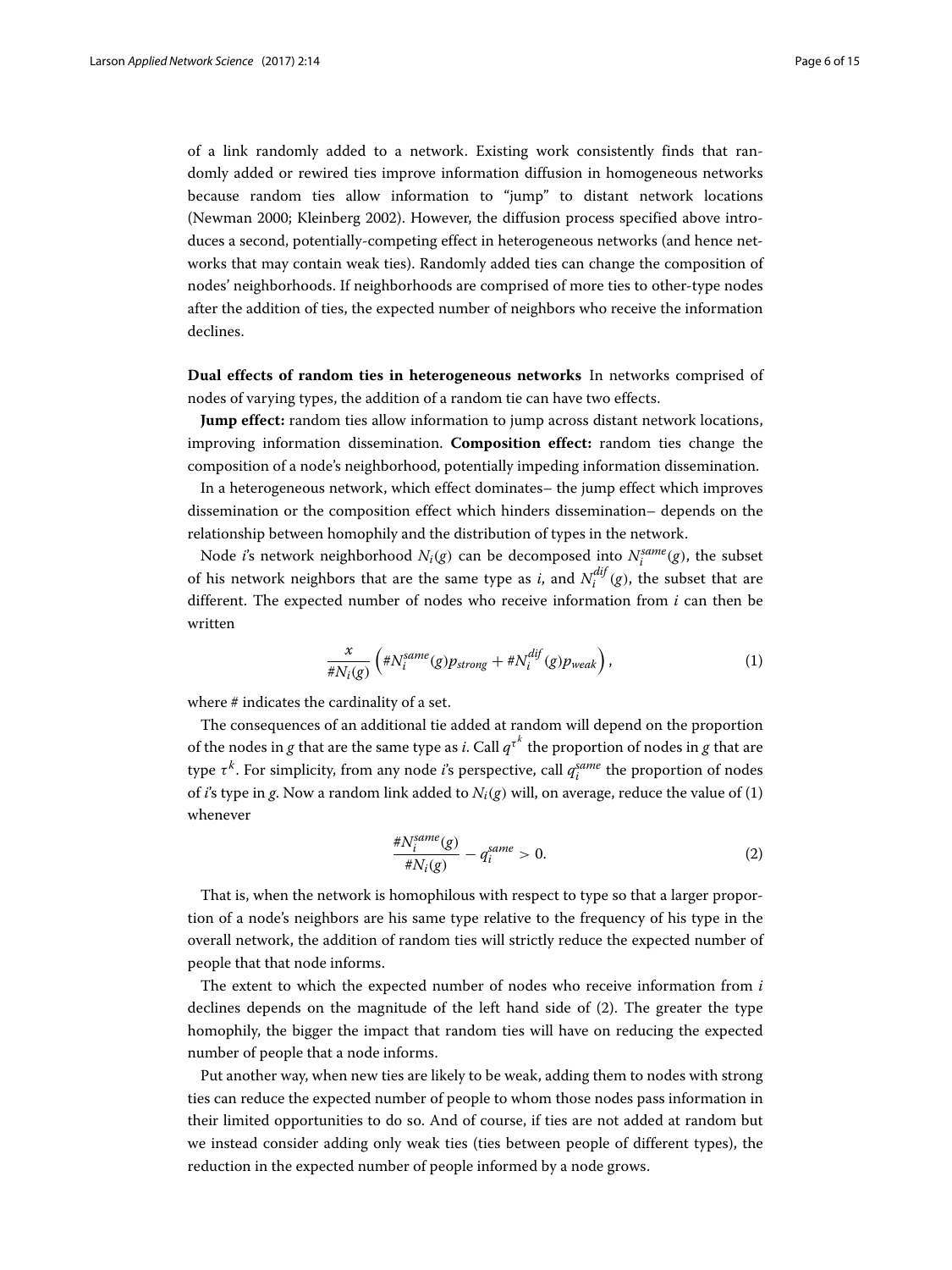When this relationship is prevalent enough throughout a network, network-wide information dissemination can be strictly impeded by the addition of random ties, and by the addition of weak ties in particular. The next section demonstrates the aggregate results by simulating the above information diffusion process on hypothetical networks generated to isolate the relevant properties of interest.

#### **Simulated information spread**

In this section I simulate the information diffusion process presented above on simple networks generated with varying levels of homophily and random tie additions.

### **The downside to randomly added links**

I begin by generating four hypothetical heterogeneous networks, each with two types of nodes. The networks have 234 nodes, half of which are each type, and 864 links. The numbers of nodes and links are the same as in the observed Mugana network described above. Each network is generated by randomly adding links according to a specified probability of attaching to a same-type node. One network is generated for each same-type node probability {.5, .65, .8, .95}. Let the difference between the proportion of same-type links present and the proportion of same-type links that would be observed by uniformly random link formation be called the network's "homophily." With two groups of equal size, the expected proportion of random same-type links is .5, yielding networks with homophily values {0, .15, .3, .45}.

I consider the consequences of increases in density for information diffusion by randomly adding links to the network. For each value of homophily, I add links such that the total number of links increases by a factor of 1, 2, 3, and 10.

Table [1](#page-6-0) summarizes the interpretation of the model parameters and the values to which they are set in the simulations reported below.

Figure [2](#page-7-0) shows the results of the simulated information diffusion process on each of these networks, grouped by homophily value. In each quadrant, the curves plot the average proportion of the network that is informed by the timestep on the horizontal axis over a set of 500 simulations for a particular value of density increase. Since the population is finite,  $p_{strong} > 0$ , and  $p_{weak} > 0$ , diffusion follows the characteristic s-shape. The lower the curve, the slower the diffusion.2

| Parameter                           | Definition                                                                                        | Set to                 |
|-------------------------------------|---------------------------------------------------------------------------------------------------|------------------------|
| $\times$                            | Number of network neighbors a newly-informed<br>node encounters in a period                       | C,                     |
| Pstrong                             | Probability pass news to an encountered neighbor<br>if neighbor is same type                      |                        |
| $p_{weak}$                          | Probability pass news to an encountered neighbor<br>if neighbor is different type                 | ${25, .5}$             |
| $\tau = \{\tau^1, \ldots, \tau^n\}$ | Set of types                                                                                      | $\{\tau^1, \tau^2\},\$ |
|                                     | Proportion of type $\tau^k \in \tau = {\tau^1, \ldots, \tau^n}$ present<br>in the network         |                        |
| Homophily                           | Prop. same-type ties in network minus prop.<br>same-type ties expected under random tie formation | $\{0, .15, .3, .45\}$  |
| Diversity                           | Number of types, or "groups," present in network                                                  | 2                      |

<span id="page-6-0"></span>

|  | Table 1 Model parameters |
|--|--------------------------|
|--|--------------------------|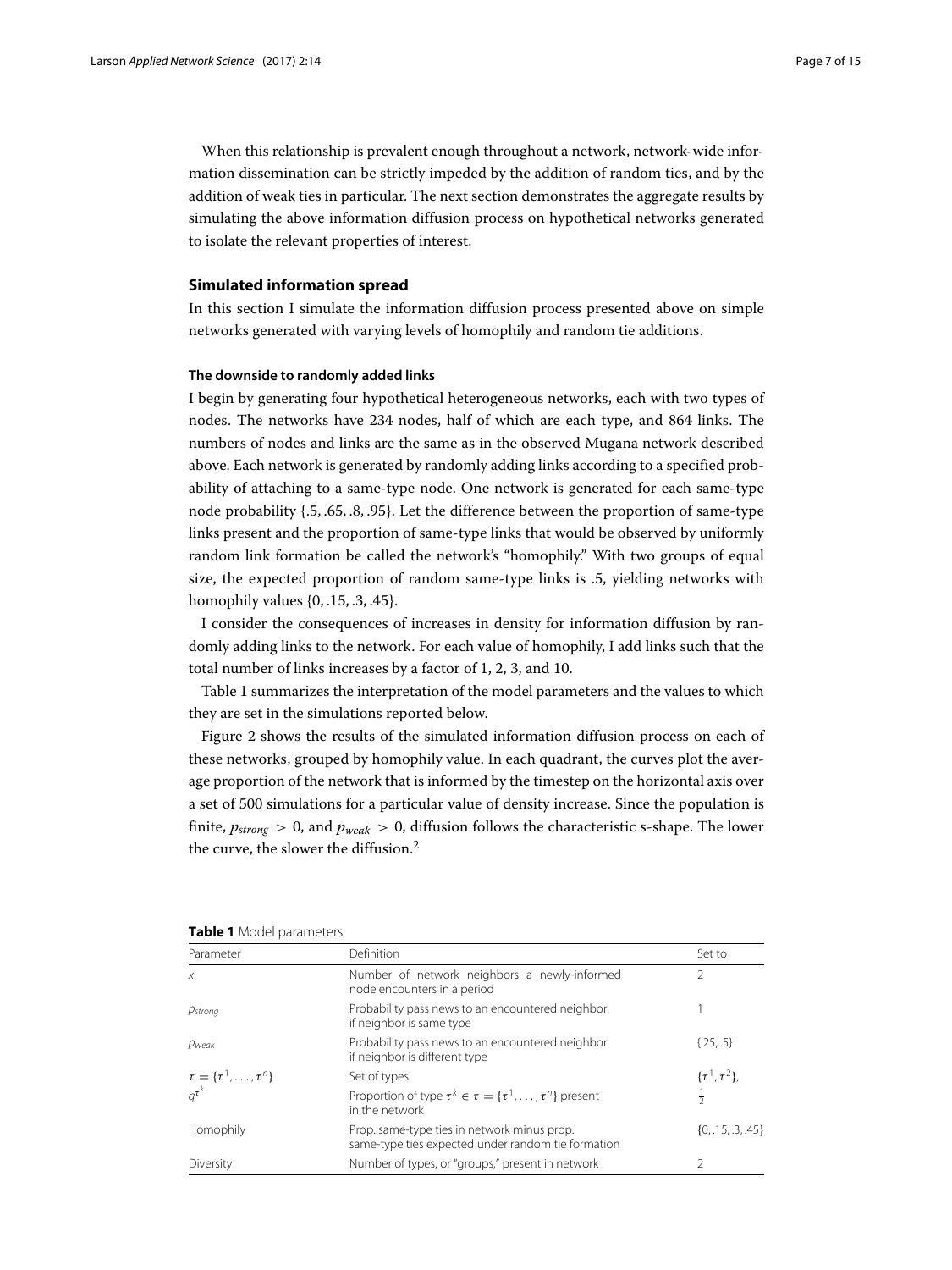

<span id="page-7-0"></span>When the network exhibits no homophily (top left), randomly adding links can improve information dissemination. In this case, since the composition of the population matches the composition of neighborhoods on average, randomly adding links has no composition effect. In expectation, neighborhoods retain the same proportion of weak ties. The jump effect dominates, improving information dissemination on net.

When network neighborhoods contain more same-type links than would be expected based on the overall network composition (exhibit positive homophily), the composition effect is present alongside the jump effect. In the cases of positive homophily shown in Fig. [2,](#page-7-0) the composition effect dominates: an increase in density actually impedes information diffusion. Additional ties result in neighborhoods with more weak ties than before the addition. The greater the number of links added, the worse the diffusion.

Note that the number of randomly-added ties is large in these simulations, in some cases increasing the number of links in the network many-fold. Under standard epidemiological models of information diffusion, the improvement in diffusion would be vast. Here, these large additions actually *reduce* the spread of information. Moreover, these simulations assume that individuals share with other types half of the time ( $p_{dif} = .5$ ). When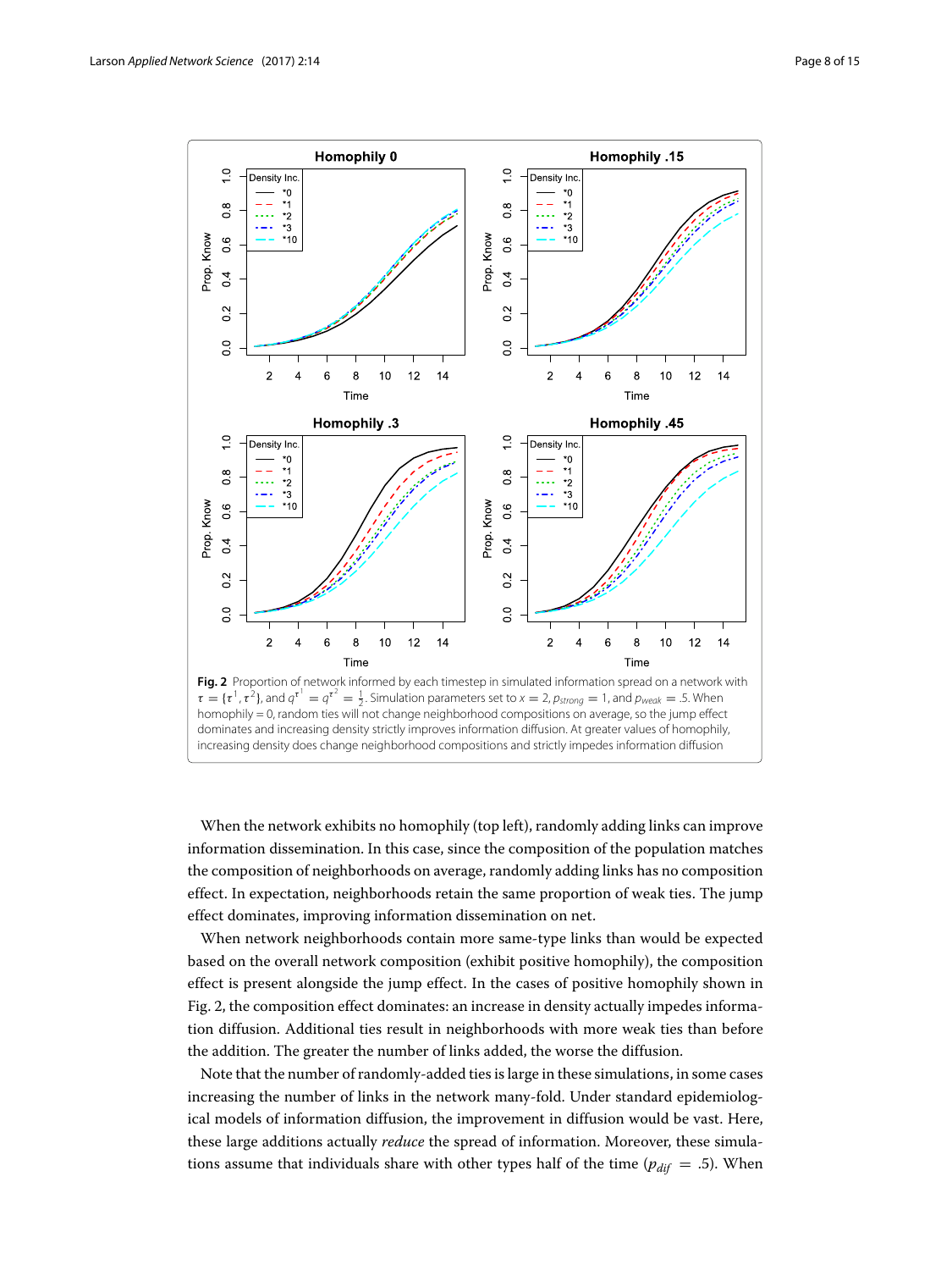people are more hesitant to share with other types so that  $p_{weak}$  is smaller, the reduction in information spread is even greater.

Figure [3](#page-8-0) reproduces the simulations from Fig. [2](#page-7-0) with lower-capacity weak ties. Here *pweak* is set to .25. Comparing the two figures makes clear that when a person is less willing to share along weak ties, the addition of ties, many of which will be weak, has an even stronger negative effect on diffusion.

#### **Adding weak ties to Mugana**

The last section showed that adding ties at random to a network can impede information diffusion. The impediment is due to the additional ties that are weak and so are lower capacity. Now I show that adding only weak ties– only ties that connect nodes with different types– would impede information diffusion in the real network from Mugana. Mugana has nodes with different types (ethnicities), so there are many possible weak links that can be added. Figure [4](#page-9-0) compares the rate of diffusion for different numbers of weak ties added at random to the network.

Adding a larger and larger number of weak ties to the existing network increases the total number of links present, but actually reduces the rate of information spread throughout the village. The reason is that although the weak ties added at random are allowing

<span id="page-8-0"></span>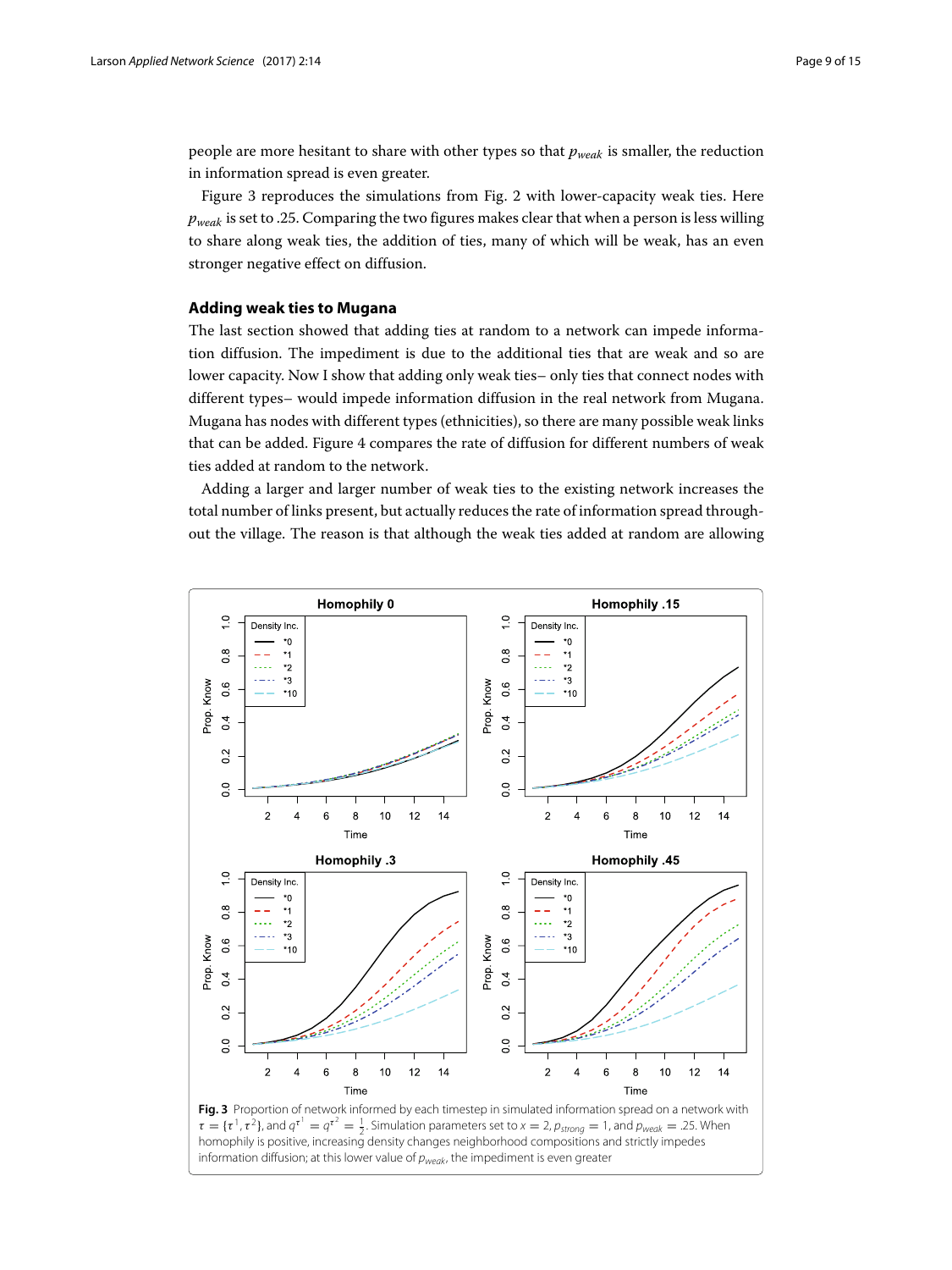

<span id="page-9-0"></span>information to possibly jump to new regions of the network (to non-coethnics), nodes with strong ties who received new weak ties have changed neighborhoods. That change results in a different option set for spreading information. These nodes, like all nodes, will encounter  $x$  of their neighbors. The more that the neighborhood is comprised of noncoethnics, the more likely these opportunities will include those to whom information does not flow as freely. Adding weak ties effectively crowds out the use of the strong ties which transmit information more readily.

For reference, Fig. [5](#page-10-0) shows the results of the equivalent simulations in which strong instead of weak ties are added. In contrast to the consequences of adding weak ties shown in Fig. [4,](#page-9-0) increasing density by adding only strong ties– ties that connect coethnics– strictly *improves* diffusion.

## **Discussion**

The downside of weak ties depends on two features of the information spread: the limited number of opportunities to share a piece of information (x) and the lower capacity of the weak ties ( $p_{weak} < p_{strong}$ ). As  $p_{weak}$  and x grow, the downside becomes less severe, and can be overwhelmed by the jump effect.

In the simulations, the number of opportunities to share, *x*, is set to 2. When *x* is larger, information dissemination occurs more rapidly. Whether weak ties hinder the process of information dissemination relative to their absence depends on the size of *x* relative to the number of social contacts nodes have in the network.<sup>3</sup> In the case of Mugana, on average, people have just over 7 social ties. The above simulation then assumes that people encounter under a third of their complete set of social contacts when they have a piece of news to share. In the original study of Abalang and Mugana, surveys revealed that villagers in fact had the opportunity to share a new piece of news with approximately one third of their social contacts on average (Larson and Lewis [2017,](#page-13-10) footnote 18).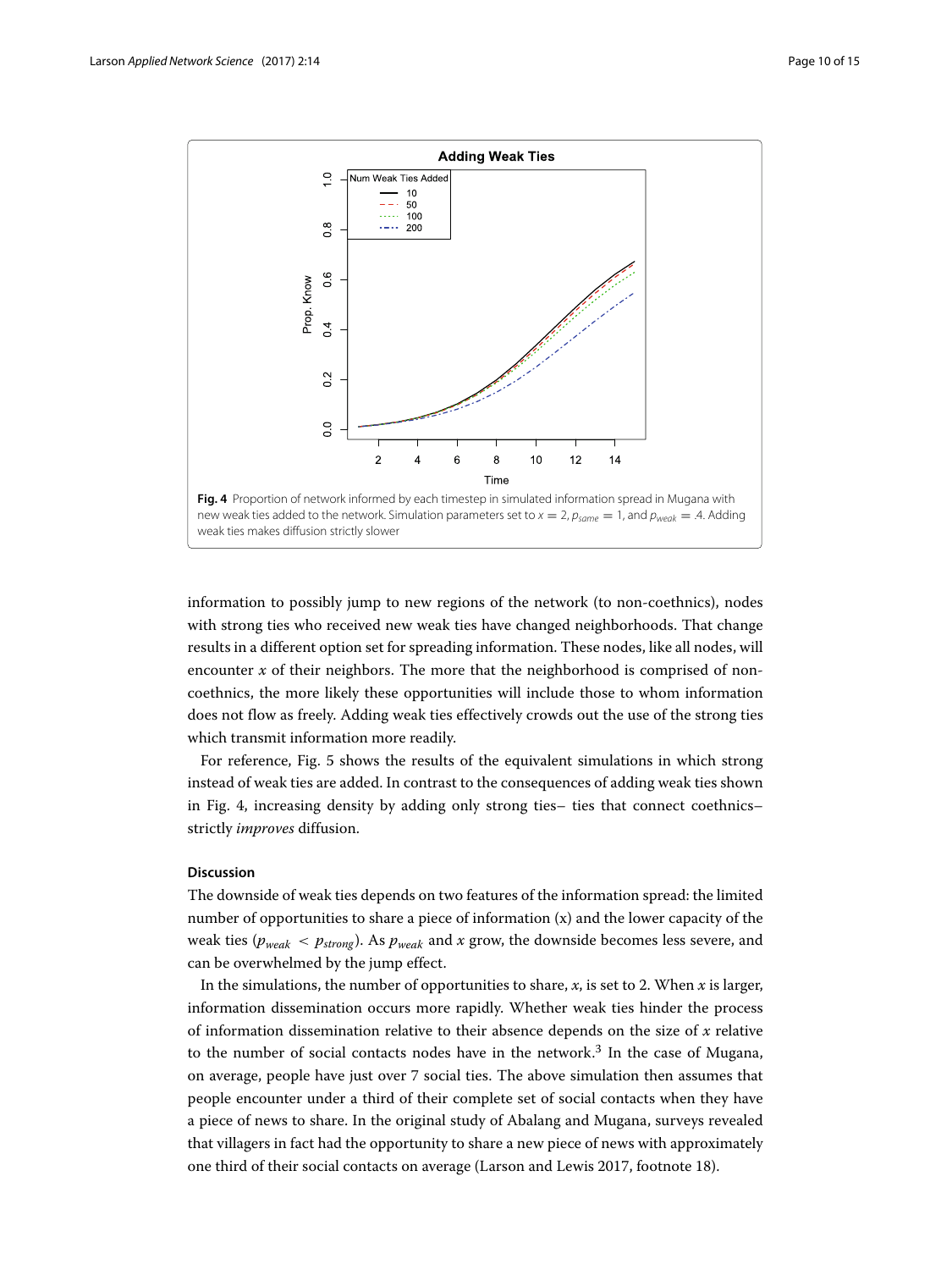

<span id="page-10-0"></span>Just how constrained a person's opportunities to share information are– the true value of *x*– surely depends on the context being studied. Two features of the context that likely bear on opportunities to share are the type of information that can be passed along, and the environment in which people interact and possibly share information with others. For instance, information that is potentially sensitive, like news of an indiscretion or revelations of a desire to protest against an oppressive regime, may only be passed in private, face-to-face encounters with others. Even if a person finds herself in a large group with all of her social contacts present, she may refrain from broadcasting the news there, instead waiting for private encounters to more delicately share the information. Since private encounters themselves take time, and finding times when others are not present may be difficult, a person may find herself with a low *x*– few opportunities to share relative to the size of her whole set of social contacts.

For information that is less sensitive, certain environments may be more conducive to plentiful opportunities to share it than others. If communities regularly hold town hall meetings, or organize into large gatherings that include many social contacts at once, people may be able to share news of the day with a larger number of their social contacts (and may feel free to do so if the news is not sensitive). To capture information diffusion throughout such a group, *x* could be set higher. On the other hand, in an environment of very busy people who are engaged in tasks that keep them away from their social contacts for long stretches– people who farm or mine for long stretches at a time, say– small values of *x* relative to neighborhood size may reasonably capture the limited opportunities to pass information along.

Note that constraining the number of opportunities to be less than a node's neighborhood size drives the net downside to weak ties. If everyone encountered every one of their social contacts when they had new information, the presence of weak ties would not have a net negative effect on diffusion. Weak ties would be less effective channels through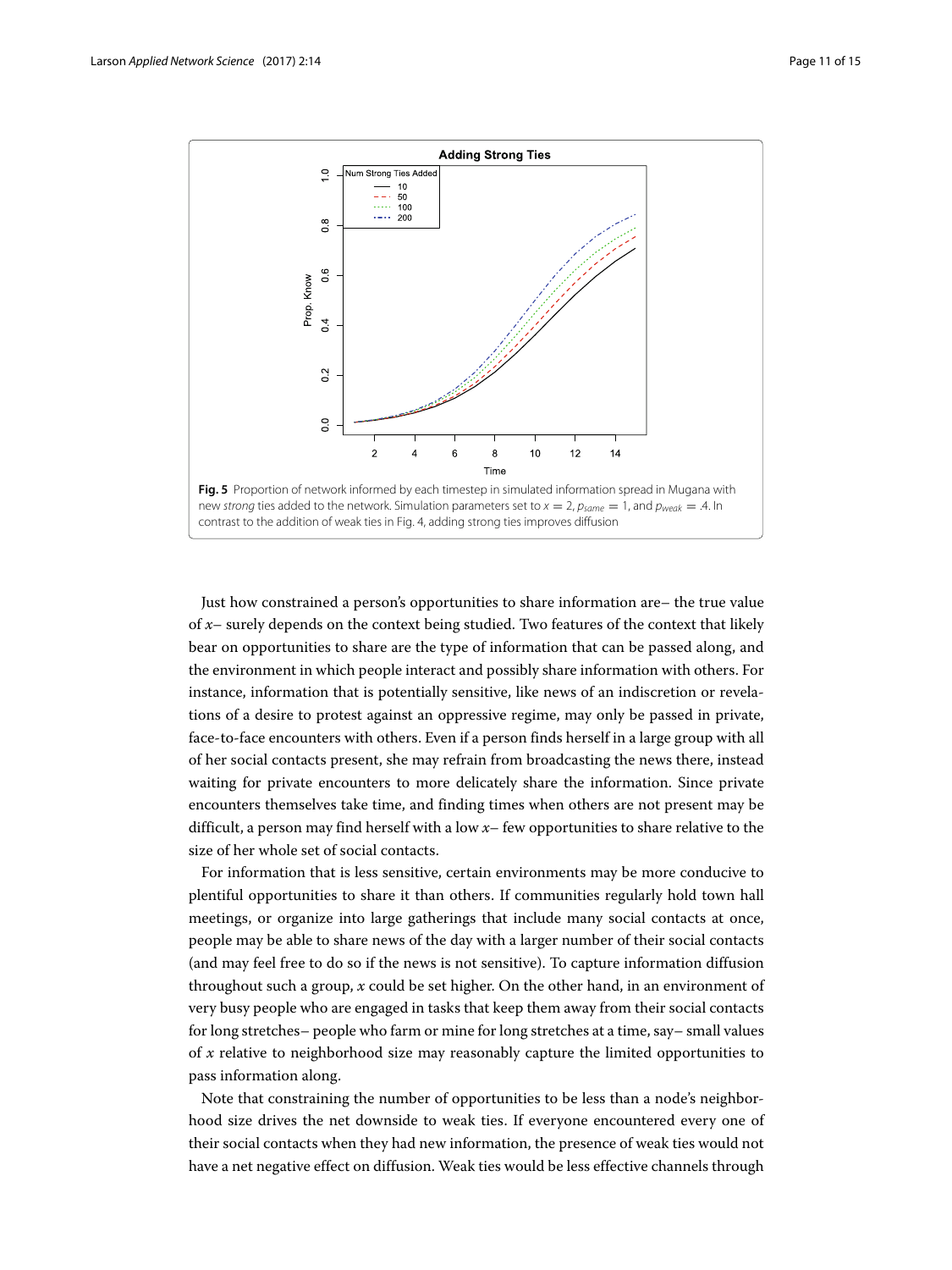which information spreads; their presence would not be harmful, but would simply not add as much to the speed and reach of information as strong ties. If, however, a person's opportunities are constrained to be less than her full set of social contacts, then the presence of weak ties can have a net negative effect. Just how small *x* is relative to a person's total number of social contacts determines just how damaging the presence of weak ties is.

### **Conclusion**

The common approach to the study of information diffusion assumes that any tie is better than no tie. So long as weak ties can transmit some information, their presence should be favorable to diffusion, and since their presence tends to connect people of different types (in different subgroups or communities), weak ties should be especially conducive to the rapid diffusion of information throughout a group.

However, this intuition relies on models of diffusion imported from fields such as epidemiology which fail to capture two features of real groups of people deciding whether or not to share information with ties in their social network. First, people may not have the opportunity to share information with every social tie they have at any particular moment. Links in a social network indicate a relationship through which information *could* travel, but the existence of a social relationship by no means guarantees that one person will certainly and immediately share any information she has with the other. Second, even given the opportunity, a person may prefer to withhold information rather than share it, and she may do so selectively based on the potential recipient. This preference may arise because she does not trust the recipient, does not want to share the benefit the information offers with the recipient, or may be less able to make the recipient understand.

Accounting for these features reveals that, while the well-understood "jump effect" can in fact be helpful, a second "composition effect" can result in random ties impeding the spread of information, even on net. These dual effects call into question the logic that a tie with non-zero capacity must be better than no tie at all. In fact, weak ties may actually reduce diffusion on net, even relative to a network in which no ties were present in their place. Moreover, the common finding that the addition of random ties to a network will improve diffusion overall may not hold for heterogeneous social networks. In heterogeneous groups, especially ones with high homophily, greater density can actually strictly reduce the speed with which information spreads throughout a network.

To demonstrate these points, I use real networks and node types to show that the lower the capacity of weak ties, the worse is information diffusion. Next, I isolate the features of networks that matter for weak ties helping or hurting, generate hypothetical networks that vary in these properties, and demonstrate that the addition of weak ties can have a net negative effect on overall diffusion. Finally I return to the real networks and show that adding weak ties there could strictly reduce the speed and reach of new information flowing through the social network.

In addition to the implications for information dissemination in general, these results also speak to the broad study of diversity. If the presence of more groups in an area makes ties more likely to be weak, then information diffusion may be impeded and the addition of new weak ties may be especially unhelpful (see Larson [2016\)](#page-13-20). This logic can be informative for the so-called "curse of diversity" observed in the developing world (Miguel and Gugerty [2005;](#page-14-15) Larson [2017\)](#page-13-21). Beyond an explanation for why diversity may hinder the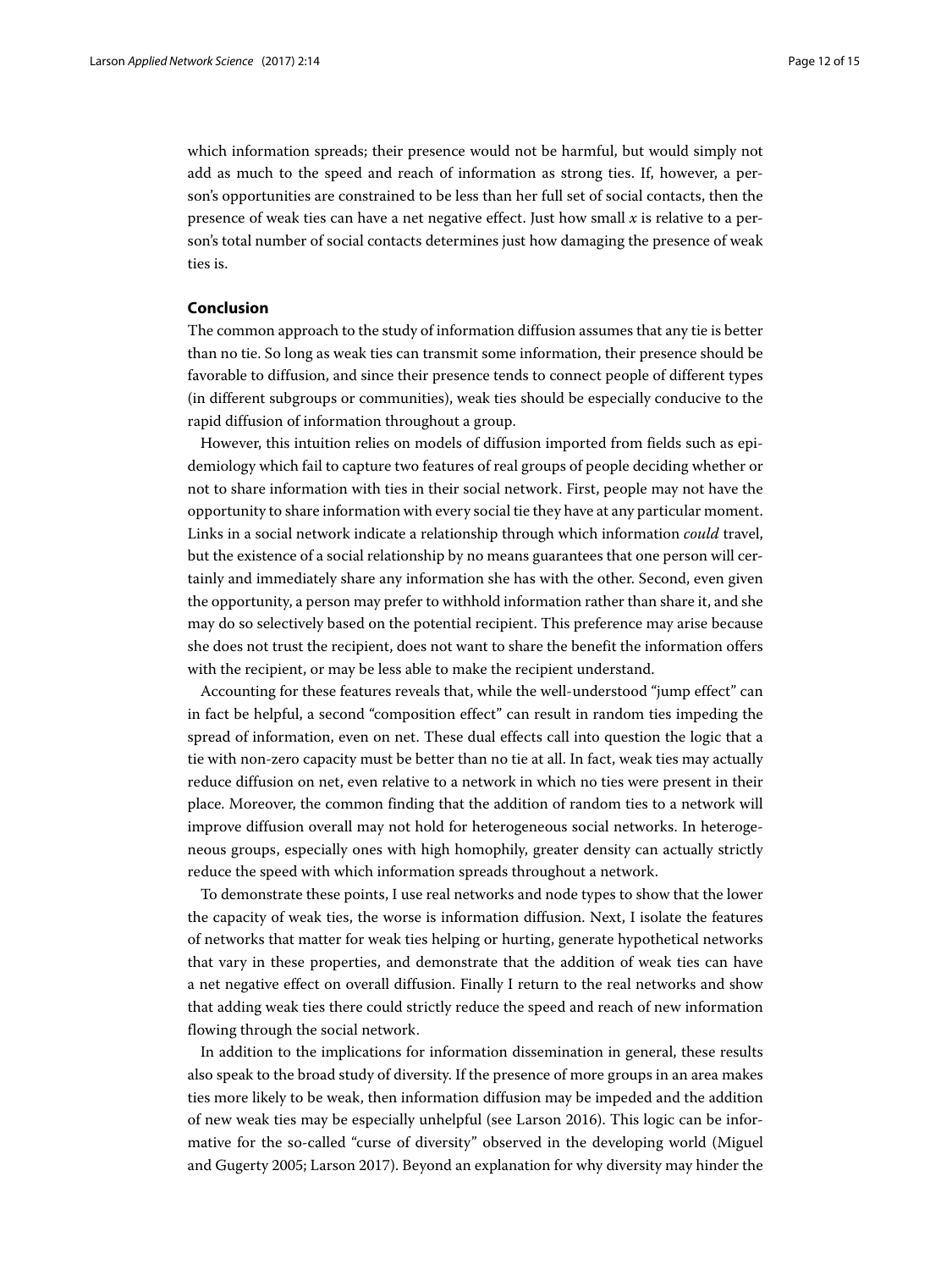spread of information, this framework also suggests a reason why "cross-cutting cleavages", or membership in overlapping groups, may be particularly beneficial (Lipset and Rokkan [1967\)](#page-14-16). If the capacity of a tie is higher when it connects two people who share membership in at least one group, then information may spread better in communities featuring a large extent of shared membership compared to those featuring stark separation between groups.

These results also highlight important considerations for future research. The argument for why weak ties may have a lower capacity pertains to situations in which a node holds information, and the onus is on her to share it or not. This is most likely to be the case when the information is novel. In such a supply-driven situation, potential recipients do not know they do not know something. Contrast this with a demand-driven situation such as the case of a job-seeker looking for tips about employment opportunities. In this case, the uninformed node– the person looking for a job– knows there is information she does not have. Because she knows there may be relevant information available, she may even more actively seek it out from her weak ties. In this situation, the Granovetter logic is likely to hold: if she actively approaches her weak ties, she may access information from far away in the network that she otherwise would have missed.

The situation of truly novel information is likely to be supply-driven. Consider an international non-governmental organization that arrives in a community and tells a few people about an opportunity to participate in a new, potentially-profitable program, or a brand new social movement or rebel group that begins to mobilize in an area. People who are not initially informed about the program or the movements are also likely unaware that they are missing information about a program or movements. They do not know to seek out information; instead, it is those who possess the information who are tasked with sharing it or not. If weak ties are lower capacity and people have constrained opportunities to share the information with others, then the Granovetter logic may no longer hold.

In demand-driven information environments, the fact that a node may specifically approach her weak ties, and the fact that she may do so with greater persistence, may overcome the problems of limited capacity and render weak ties beneficial. This article shows that in supply-driven environments, if opportunities are constrained and people have reason to selectively share information with some instead of others, then weak ties may at best be weak for the diffusion of novel information.

Furthermore, the findings here hinge on limited opportunities to share– on a value of *x* that is less than a person's full set of social contacts. While this is very likely to be a constraint in face-to-face interactions, communications technology may relax this constraint in some settings and for some information types. Pinning down exactly when weak ties are likely to have a net negative effect based on considerations like these will be an important next step for the theoretical and empirical study of information diffusion.

#### **Endnotes**

 $1$  For simplicity, the diffusion process assumes that a node participates in spreading information in one window of time, and then never tries to spread it again. This assumption is shared by independent cascade models (Goldenberg et al. [2001a,](#page-13-14)[b\)](#page-13-15). While the results are starkest under this assumption, they continue to hold under a weaker assumption. Even if a node is presented with the opportunity to share information with a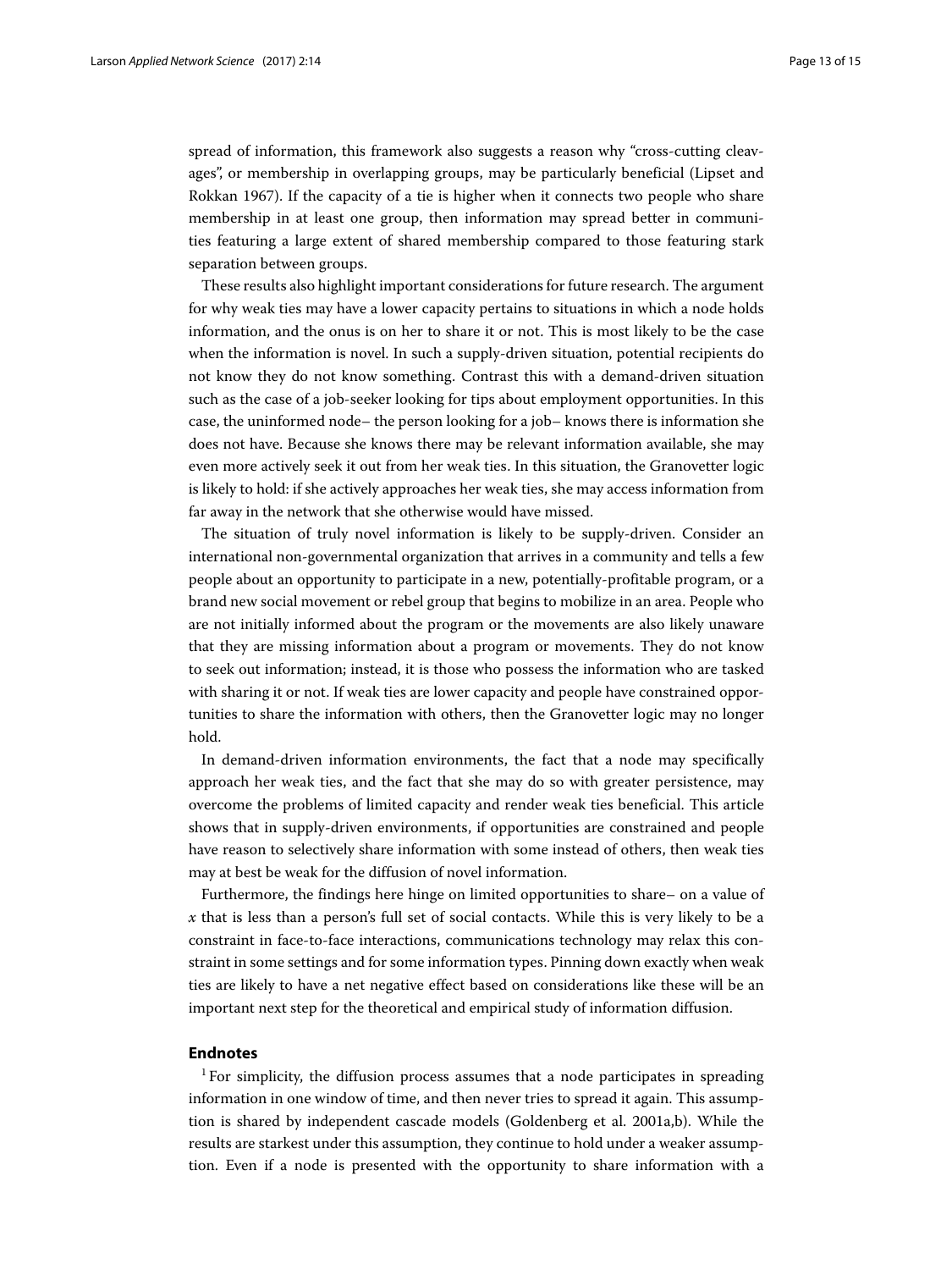randomly chosen set of *x* of her contacts in one timestep, and then with an independently drawn set of *x* of her contacts in the next timestep, and so on over time, the comparisons below will still hold. This modification would dramatically speed the diffusion process, but the comparison between networks with weak ties present and those with weak ties absent would still hold: constrained opportunities admit the possibility that weak ties will impede the process.

<sup>2</sup> This represents an impediment to diffusion in the sense that information reaches people more slowly, and also in the sense that by any given point in time, fewer people are informed.

 $3$  For any node, if  $x$  is smaller than the size of that node's neighborhood, weak ties incident to that node can crowd out strong ties. The net effect on diffusion depends on whether the jump effect is overwhelmed by the composition effect; see Section ["Consequences of added links"](#page-4-1).

#### **Funding**

Not applicable.

#### **Availability of data and materials**

Not applicable.

#### **Competing interests**

The author declares that she has no competing interests.

#### **Publisher's Note**

Springer Nature remains neutral with regard to jurisdictional claims in published maps and institutional affiliations.

#### Received: 17 February 2017 Accepted: 23 May 2017 Published online: 19 June 2017

#### **References**

<span id="page-13-1"></span>Banerjee A, Chandrasekhar AG, Duflo E, Jackson MO (2013) The diffusion of microfinance. Science. 341(6144) Berger E (2001) Dynamic monopolies of constant size. J Comb Theory, Series B 83(2):191–200

<span id="page-13-17"></span><span id="page-13-13"></span>Bharathi S, Kempe D, Salek M (2007) Competitive influence maximization in social networks. In: International Workshop on Web and Internet Economics. Springer, Berlin. pp 306–311

<span id="page-13-16"></span>Carnes T, Nagarajan C, Wild SM, Van Zuylen A (2007) Maximizing influence in a competitive social network: a follower's perspective. In: Proceedings of the ninth international conference on Electronic commerce. ACM, New York. pp 351–360

<span id="page-13-12"></span><span id="page-13-4"></span>Centola D (2010) The spread of behavior in an online social network experiment. Science 329(5996):1194–1197 Centola DM (2013) Homophily, networks, and critical mass: solving the start-up problem in large group collective action. Ration Soc 25(1):3–40

<span id="page-13-3"></span>Centola D, Macy M (2007) Complex contagions and the weakness of long ties. Am J Sociol 113(3):702–734

<span id="page-13-9"></span>Chiang YS (2007) Birds of moderately different feathers: bandwagon dynamics and the threshold heterogeneity of network neighbors. J Math Sociol 31(1):47–69

<span id="page-13-6"></span>Chwe M (2000) Communication and coordination in social networks. Rev Econ Stud 67(1):1–16

- <span id="page-13-7"></span>Dodds PS, Watts DJ (2004) Universal behavior in a generalized model of contagion. Phys Rev Lett 92(21):218701
- <span id="page-13-8"></span>Dodds PS, Watts DJ (2005) A generalized model of social and biological contagion. J Theor Biol 232(4):587–604

<span id="page-13-14"></span>Goldenberg J, Libai B, Muller E (2001a) Talk of the network: a complex systems look at the underlying process of word-of-mouth. Mark Lett 12(3):211–223

<span id="page-13-15"></span>Goldenberg J, Libai B, Muller E (2001b) Using complex systems analysis to advance marketing theory development: modeling heterogeneity effects on new product growth through stochastic cellular automata. Acad Mark Sci Rev 2001:1

<span id="page-13-0"></span>Granovetter M (1973) The strength of weak ties. Am J Sociol 78(6):1360–1380

<span id="page-13-5"></span>Granovetter M (1978) Threshold models of collective behavior. Am J Sociol 83(6):1420–1443

<span id="page-13-2"></span>Jackson MO, Rogers BW (2007) Relating network structure to diffusion properties through stochastic dominance. BE J Theor Econ 7(1)

<span id="page-13-18"></span>Kempe D, Kleinberg J, Tardos É (2003) Maximizing the spread of influence through a social network. In: Proceedings of the ninth ACM SIGKDD international conference on Knowledge discovery and data mining. ACM, New York. pp 137–146 Kleinberg J (2002) Small-world phenomena and the dynamics of information. Adv Neural Inf Process Syst 1:431–438

<span id="page-13-19"></span><span id="page-13-11"></span>Kostka J, Oswald YA, Wattenhofer R (2008) Word of mouth: rumor dissemination in social networks. In: International Colloquium on Structural Information and Communication Complexity. Springer, Berlin. pp 185–196

<span id="page-13-20"></span>Larson JM (2016) Information diffusion in heterogeneous groups. In: Cherifi H, Gaito S, Quattrociocchi W, Sala A (eds). Complex Networks and Their Applications V. Springer Studies in Computational Intelligence, Berlin Heidelberg Larson JM (2017) Networks and interethnic cooperation. J Polit 79(2):546–559

<span id="page-13-21"></span><span id="page-13-10"></span>Larson JM, Lewis JI (2017) Ethnic networks. Am J Polit Sci 61(2):350–364